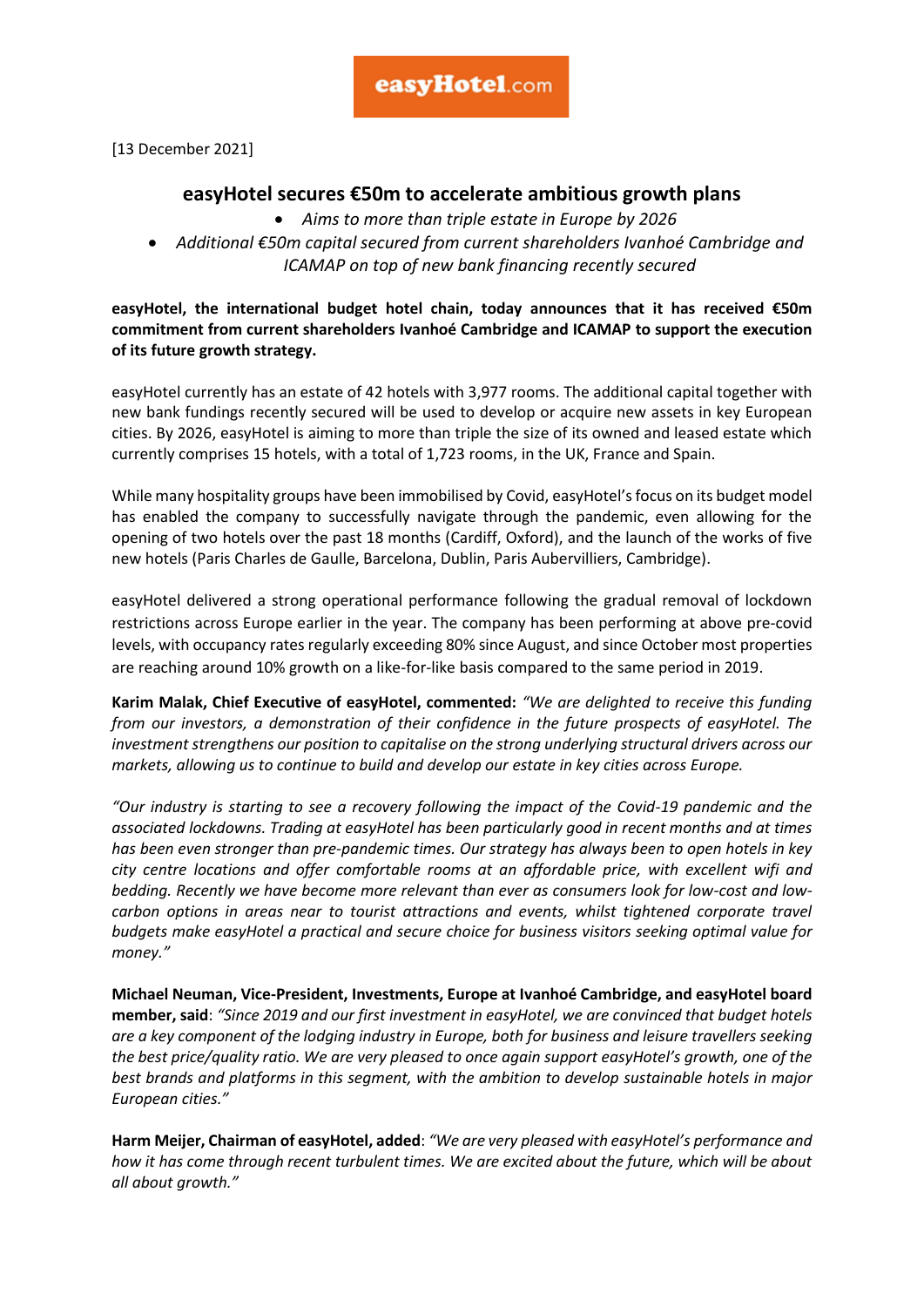## easyHotel.com

**ENDS**

**For more information:**

Houston: easyHotel@houston.co.uk 

T: +44 (0) 204 529 0549 

www.easyHotel.com 

## **Notes to editors:**

easyHotel is an international chain of value hotels. It was founded in 2004 by Sir Stelios HajiIoannou and is now 76% owned by ICAMAP Investments S.à r.l and Ivanhoé Cambridge.

The company's purpose is to offer affordable travel to all. It now has 42 establishments in 33 cities in 11 countries, with all hotels ideally located in city centres or near major transport links. Over the past few years, easyHotel has been working to achieve its ambitious growth objectives, with several developments in the pipeline in major city centres and a planned schedule of hotel openings. 

ICAMAP Investments S.à r.l. is an investment fund managed by ICAMAP S.à r.l., an asset management company founded by Guillaume Poitrinal, Harm Meijer and Alexandre Aquien. 

Ivanhoé Cambridge develops and invests in high-quality real estate properties, projects and companies that are shaping the urban fabric in dynamic cities around the world. It does so responsibly, with a view to generate long-term performance. Ivanhoé Cambridge is committed to creating livinb spaces that foster the well-being of people and communities, while reducing its environmental footprint.

Ivanhoé Cambridge invests internationally alongside strategic partners and major real estate funds that are leaders in their markets. Through subsidiaries and partnerships, the Company holds interests in more than 1,100 buildings, primarily in the industrial and logistics, office, residential and retail sectors. Ivanhoé Cambridge held C\$60.4 billion in real estate assets as of December 31, 2020 and is a real estate subsidiary of Caisse de dépôt et placement du Québec (CDPQ), a global investment group. For more information: [www.ivanhoecambridge.com](http://www.ivanhoecambridge.com/)

Press enquiries: Thomas Carlat +33 6 73 46 00 97 thomas.carlat@ivanhoecambridge.com

Operating hotels:

easyHotel has an estate of 42 hotels with 3,977 rooms, comprising 27 franchised hotels (2,254 rooms) and 15 owned hotels (1,723 rooms). 

Owned hotels: 

- United Kingdom: Shoreditch (London), Glasgow, Croydon, Birmingham, Manchester, Liverpool, Newcastle, Leeds, Sheffield, Ipswich, Milton Keynes, Cardiff and Oxford
- Spain: Barcelona
- France: Nice